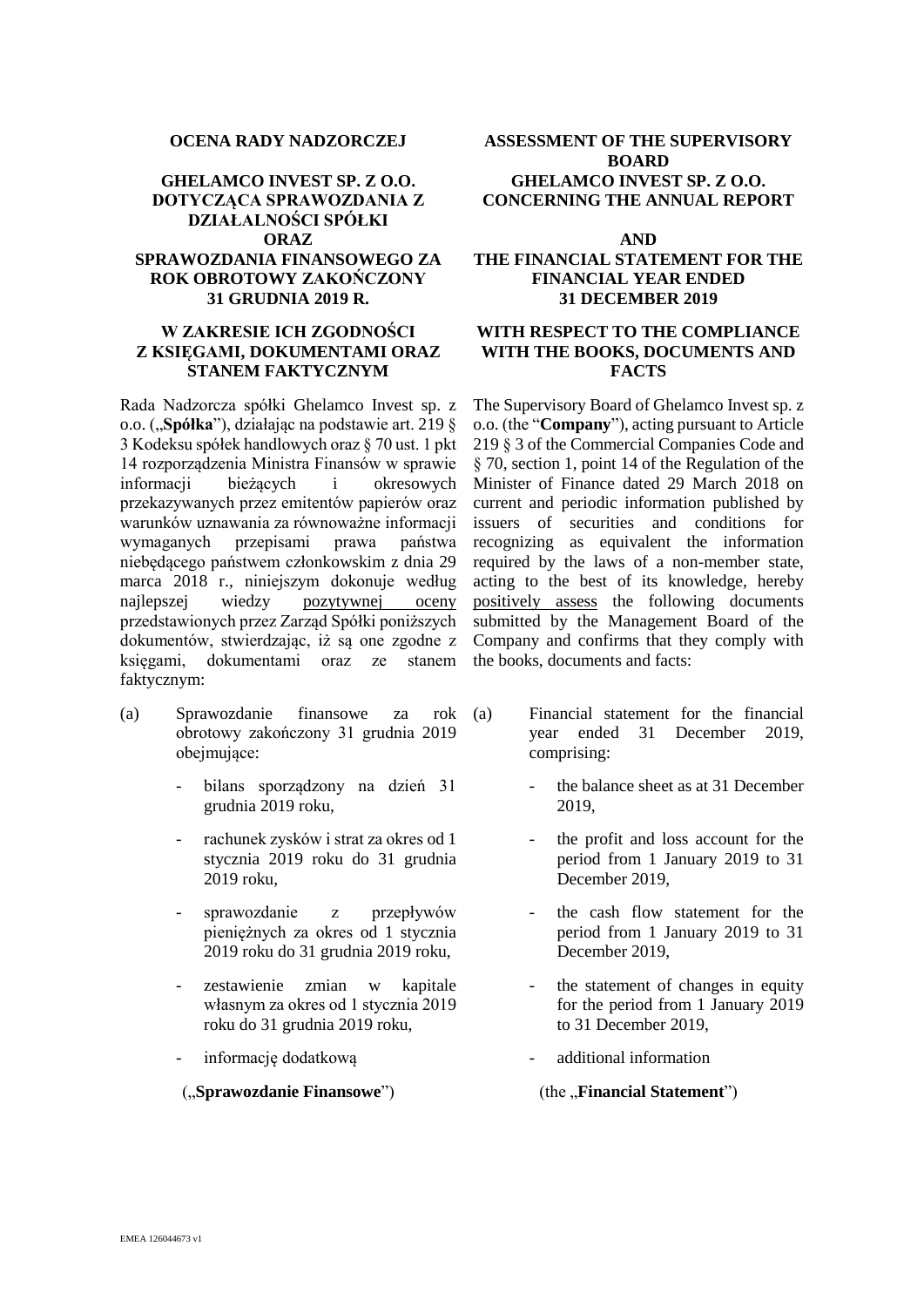(b) Sprawozdanie Zarządu z działalności Spółki w 2019 roku.

(Sprawozdanie Finansowe i Sprawozdanie Zarządu razem "Sprawozdania")

Badanie Sprawozdania Finansowego zostało przeprowadzone przez KPMG Audyt spółka z ograniczoną odpowiedzialnością sp. k. z siedzibą przy ul. Inflanckiej 4a, 00-189 Warszawa, podmiot wpisany na listę podmiotów uprawnionych do badania sprawozdań finansowych prowadzoną przez Krajową Radę Biegłych Rewidentów pod numerem 3546 ("**KPMG**").

Rada Nadzorcza Spółki dokonała oceny powyższych Sprawozdań na podstawie:

- 1) treści powyższych Sprawozdań, przedłożonych przez Zarząd Spółki,
- 2) sprawozdania niezależnego biegłego rewidenta z badania Sprawozdania Finansowego przeprowadzonego przez KPMG,
- 3) sprawozdania dodatkowego dla Komitetu Audytu Rady Nadzorczej Spółki sporządzonego na podstawie art. 11 Rozporządzenia Parlamentu Europejskiego i Rady (UE) nr 537/2014 z dnia 16 kwietnia 2014 r. w sprawie szczegółowych wymogów dotyczących ustawowych badań sprawozdań finansowych jednostek interesu publicznego, uchylające decyzję komisji 2005/909/WE oraz stosownie do przepisów ustawy z dnia 11 maja 2017 r. o biegłych rewidentach, firmach audytorskich oraz nadzorze publicznym,
- 4) informacji Komitetu Audytu Rady Nadzorczej Spółki o przebiegu i wynikach badania rzetelności sprawozdawczości finansowej w Spółce, oraz
- 5) spotkań z przedstawicielami KPMG, w tym z kluczowym biegłym rewidentem.

the Management Report of the Company for the year 2019.

### ("**Sprawozdanie Zarządu**") (the "**Management Report**")

(the Financial Statement and Management Report together the "**Reports**")

The statutory audit of the Financial Statement was carried out by KPMG Audyt spółka z ograniczoną odpowiedzialnością sp. k. with its registered seat at ul. Inflancka 4a, 00-189 Warszawa, an entity entered in the list of qualified auditors of financial statements maintained by the National Chamber of Statutory Auditors under number 3546 ("**KPMG**").

The Supervisory Board of the Company assessed the above Reports on the basis of:

- 1) the content of the above-mentioned Reports, submitted by the Company's Management Board,
- 2) independent auditor's report regarding the audit of the Financial Statement prepared by KPMG,
	- 3) an additional report for the Audit Committee of the Company's Supervisory Board prepared on the basis of Art. 11 of Regulation (EU) No 537/2014 of the European Parliament and of the Council of 16 April 2014 on specific requirements regarding the statutory audit of public-interest entities and repealing Commission Decision 2005/909/EC and pursuant to the provisions of the Act on Statutory Auditors, Audit Companies and Public Oversight of 11 May 2017,
	- information from the Audit Committee of the Company's Supervisory Board regarding the results of the examination of the reliability of financial reporting in the Company, and
	- 5) meetings with the representatives of KPMG, including the key statutory auditor.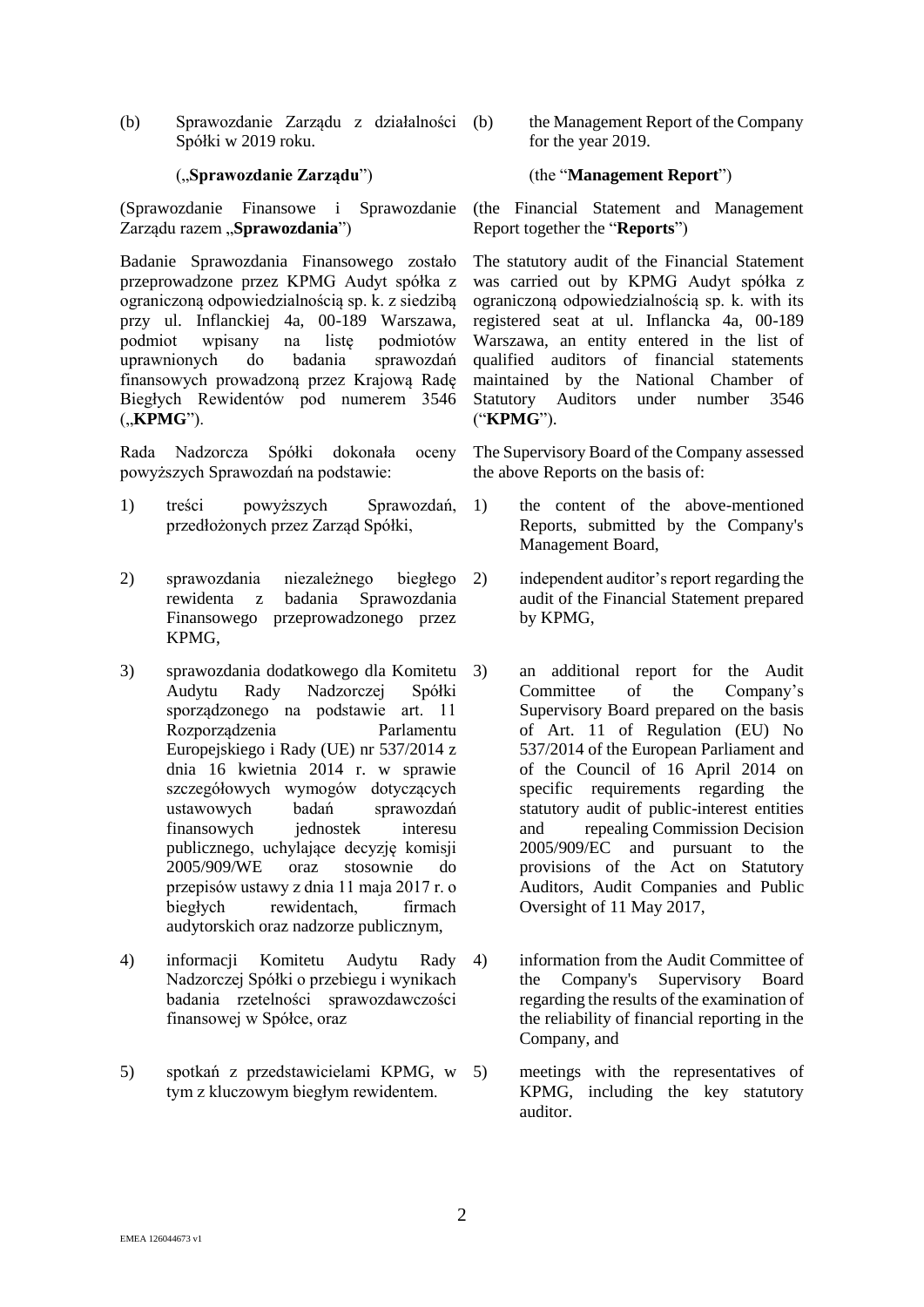Zgodnie z opinią KPMG Finansowe:

- 1) przedstawia rzetelny i jasny obraz sytuacji majątkowej i finansowej Spółki na dzień 31 grudnia 2019 r. oraz jej wyniku finansowego i przepływów pieniężnych za rok obrotowy zakończony w tym dniu, zgodnie z mającymi zastosowanie Międzynarodowymi Standardami Sprawozdawczości Finansowej zatwierdzonymi przez Unię Europejską oraz przyjętymi zasadami (polityką) rachunkowości,
- 2) jest zgodne co do formy i treści z obowiązującymi Spółkę przepisami prawa oraz jej umową spółki;
- 3) zostało sporządzone na zgodnie z przepisami rozdziału 2 ustawy z dnia 29 września 1994 r. o rachunkowości;

co znajduje potwierdzenie w opiniach biegłego rewidenta bez zastrzeżeń.

Powyższe Sprawozdania były przedmiotem weryfikacji, analizy i oceny Komitetu Audytu Rady Nadzorczej Spółki, który zarekomendował Radzie Nadzorczej wydanie pozytywnej oceny Sprawozdań.

Mając na uwadze powyższe, Rada Nadzorcza Spółki niniejszym stwierdza według najlepszej wiedzy, że:

- 1) Sprawozdanie Finansowe sporządzone zostało w ustalonym przepisami terminie, zgodnie z przepisami prawa, Międzynarodowymi Standardami Sprawozdawczości Finansowej zatwierdzonymi przez Unię Europejską, a także przyjętymi zasadami rachunkowości,
- 2) Sprawozdanie Zarządu sporządzone zostało w ustalonym przepisami terminie, zgodnie z przepisami prawa, a także przyjętymi zasadami rachunkowości,
- 3) przedmiotowe Sprawozdania przedstawiają prawidłowy i rzetelny obraz rozwoju, osiągnięć, sytuacji majątkowej i finansowej Spółki oraz jej wynik finansowy na dzień 31 grudnia 2019 r.,

Sprawozdanie According to KPMG's opinion, the Financial Statement:

- 1) provides a fair and clear view of the Company's assets and financial situation as at 31 December 2019, as well as its financial result and cash flows for the financial year ended on that date, in accordance with the applicable International Financial Reporting Standards approved by the European Union and adopted accounting principles (accounting policy),
- 2) complies in its form and content with the applicable laws and the Articles of Association of the Company;
- 3) has been prepared in accordance with the provisions of chapter 2 of the Accounting Act of 29 September 1994;

what is confirmed in the opinion of the independent auditor without reservations.

The above-mentioned Reports were also subject to verification, review and assessment by the Audit Committee of the Company's Supervisory Board, which recommended that the Supervisory Board approve the Reports.

Considering the above, the Supervisory Board of the Company hereby states, to the best of its knowledge, that:

- the Financial Statement was prepared within the legally required time limits, in accordance with the legal regulations, the International Financial Reporting Standards approved by the European Union, as well as with the adopted accounting principles,
- 2) the Management Report was prepared within the legally required time limits, in accordance with the legal regulations, as well as with the adopted accounting principles,
- the Reports present a correct and reliable view of the Company's development, achievements, assets and financial standing as well as its financial result as at 31 December 2019,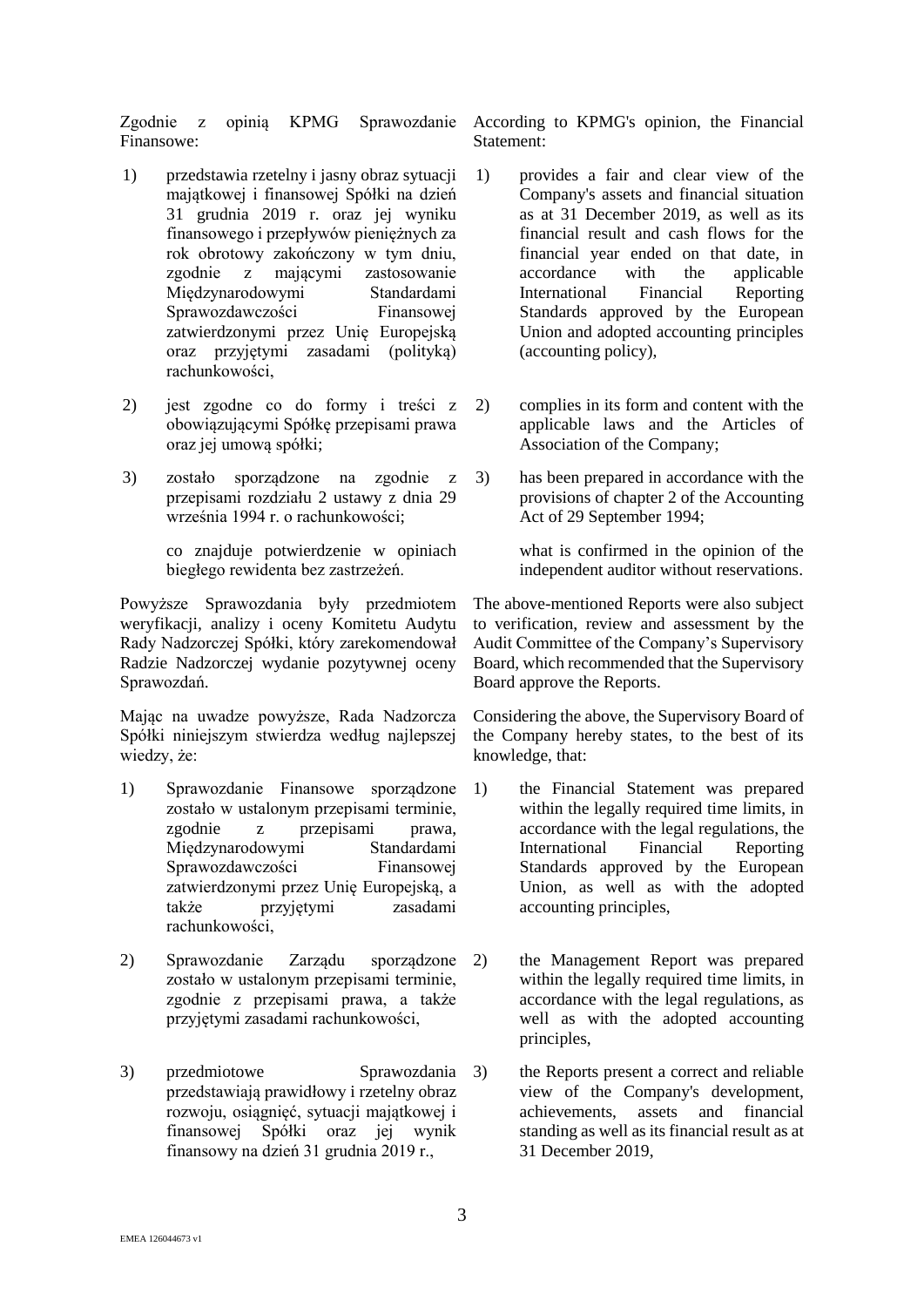4) Sprawozdania są zgodne z księgami, dokumentami, jak i ze stanem faktycznym.

the Reports are consistent with the books, documents and the actual state of affairs.

Członkowie Rady Nadzorczej/Members of the Supervisory Board

Podpisy na następnych stronach/Signature pages follow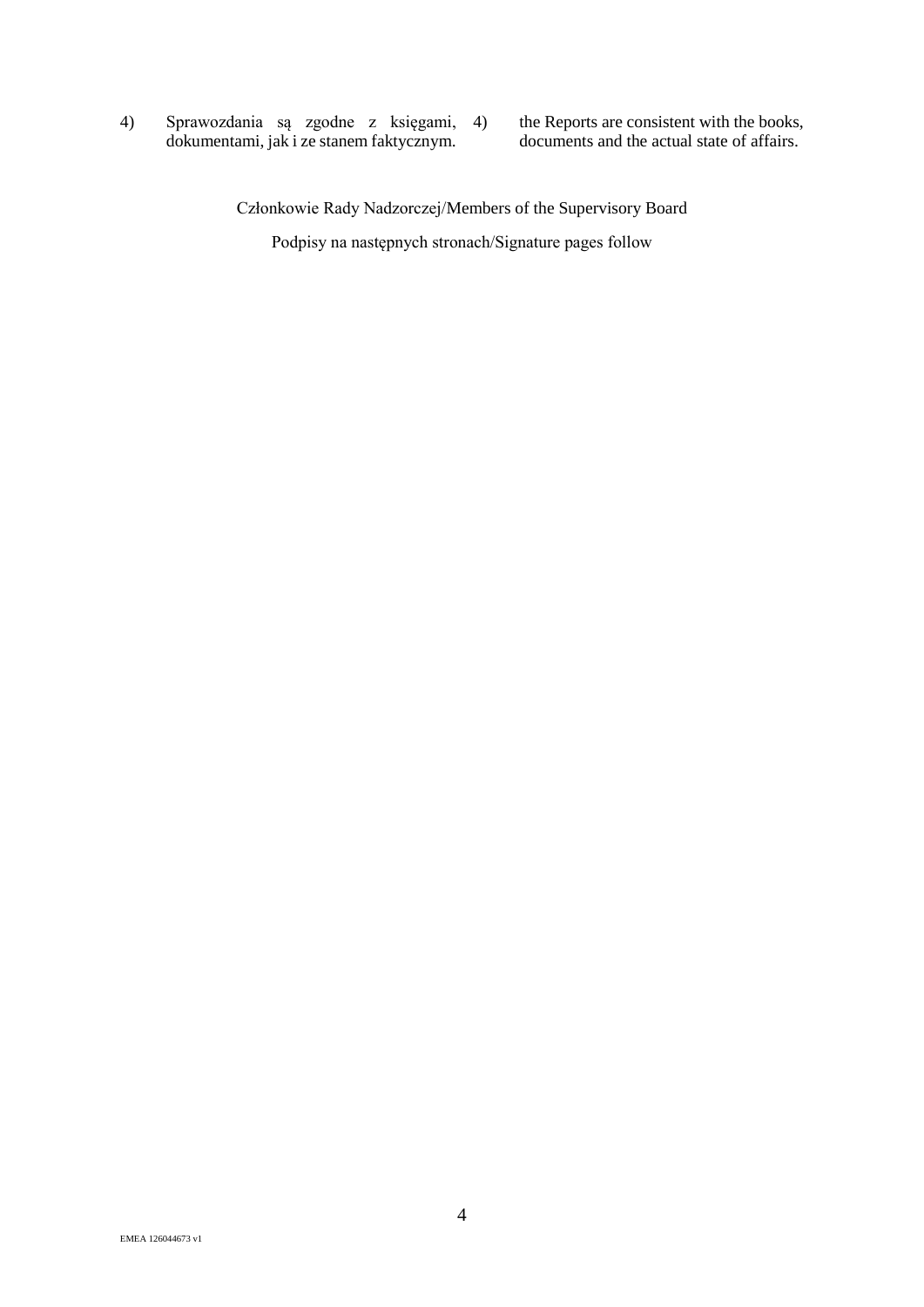Frixos Savvides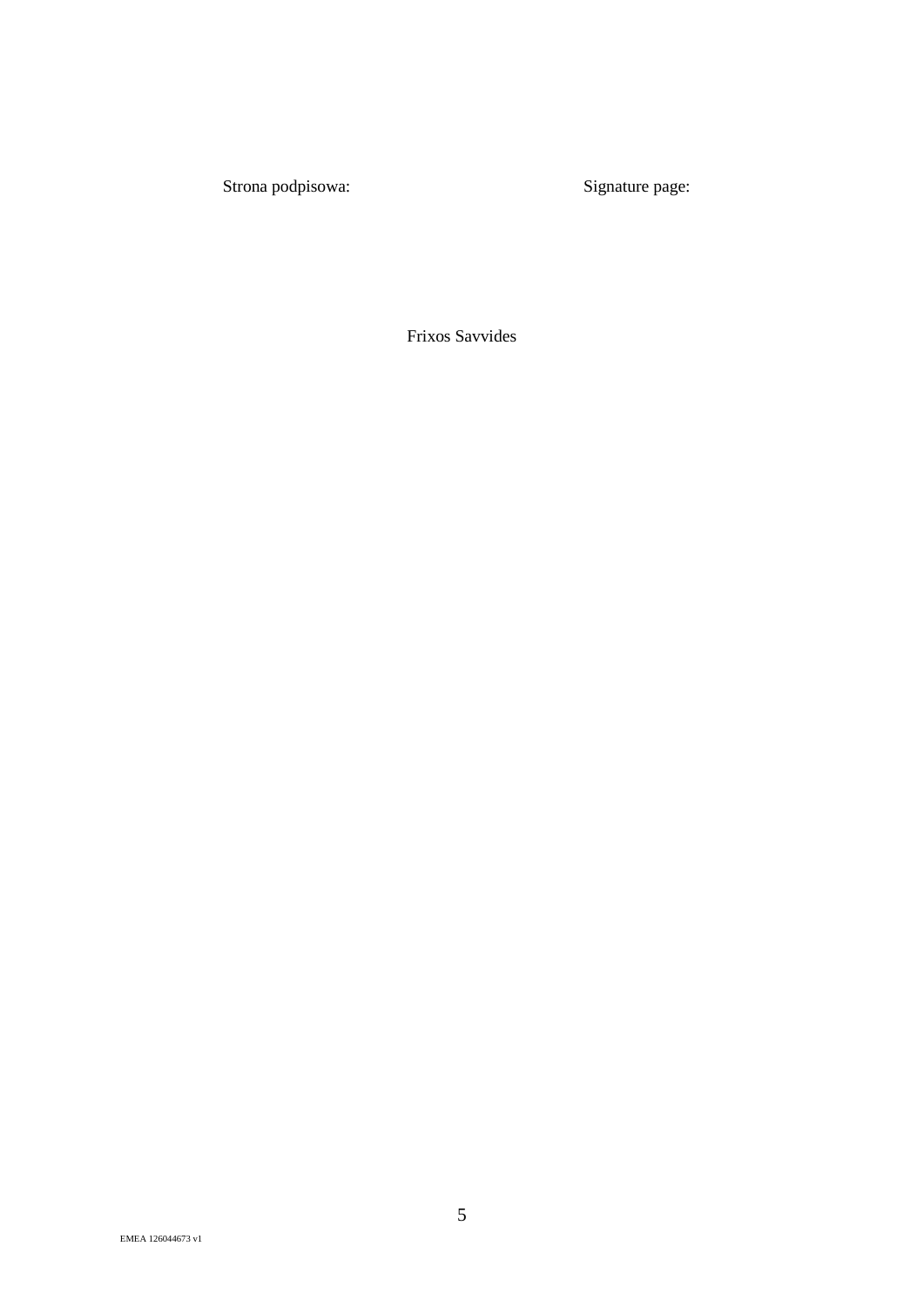Philippe Pannier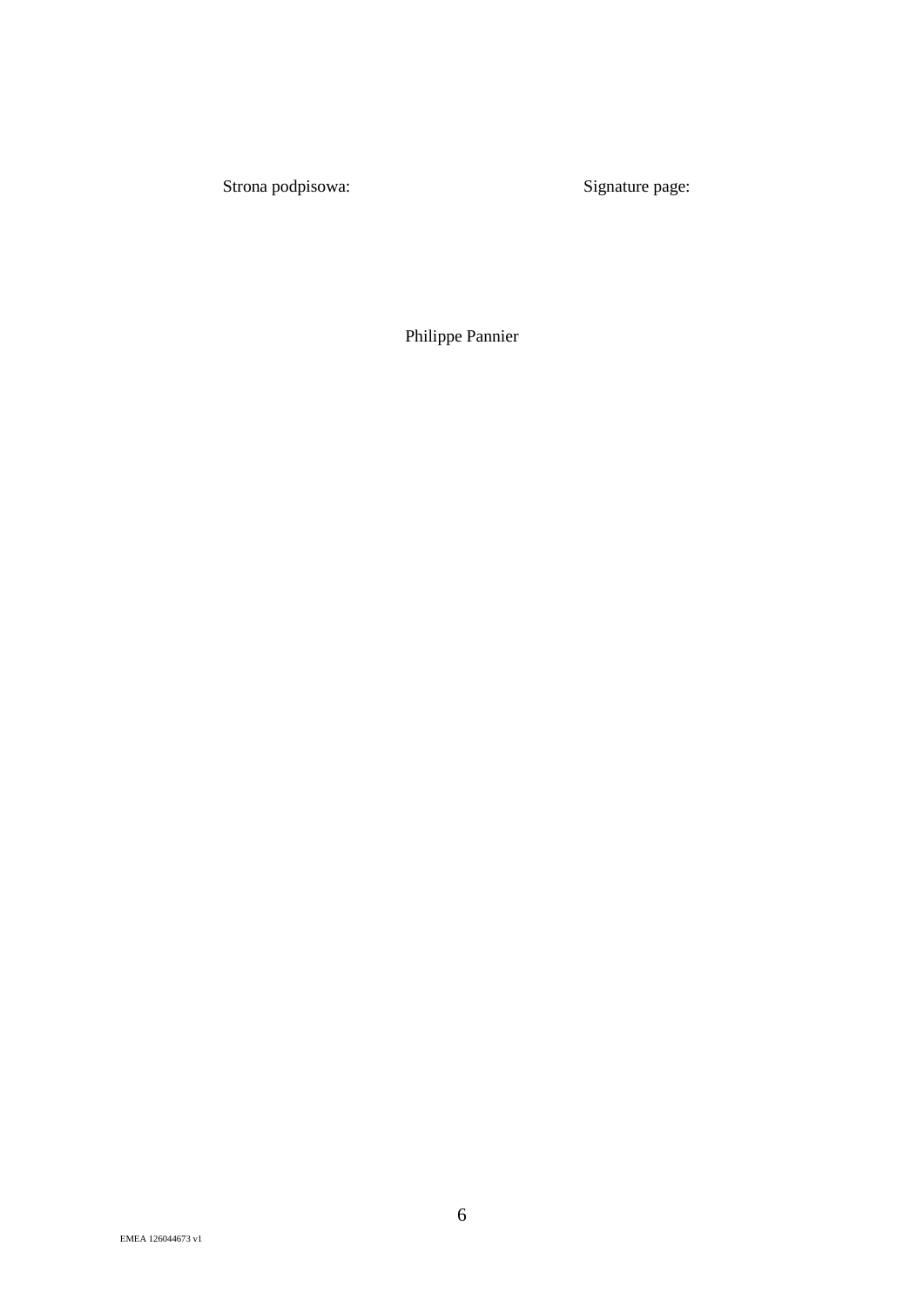Jarosław Myjak